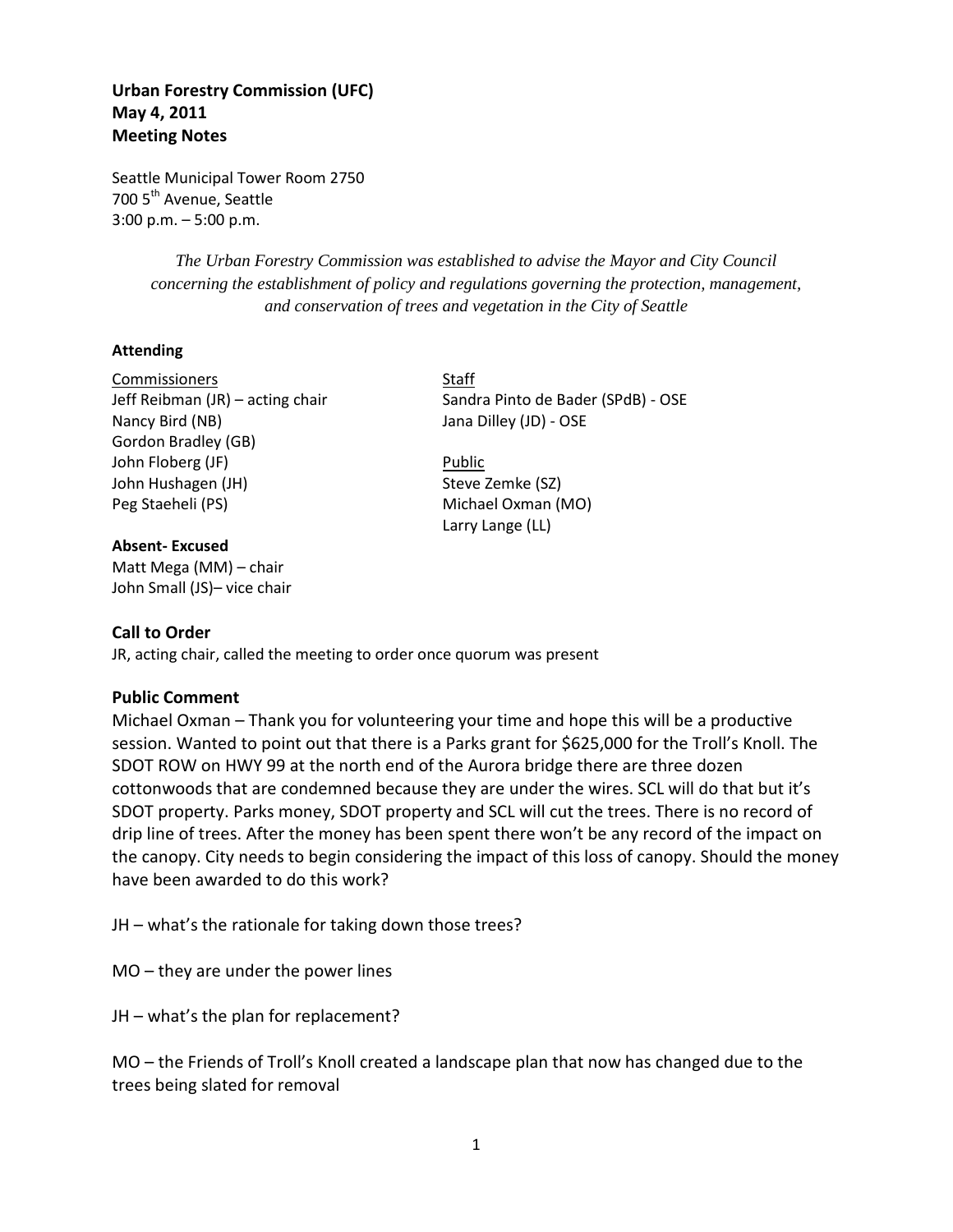Steve Zemke – Save the Trees Seattle. Wanted to give a summary of what Portland is doing on Urban Forestry. They currently have 26% of canopy cover. More than half of the trees are deciduous. Large coniferous trees are in parks and natural areas. 2007 report states that it would cost \$500M to replace Portland's street trees and \$1.8M to replace trees in parks and natural areas. Their estimated tree canopy value is \$5B. They put an economic value on trees.

Full report located at:<http://www.portlandonline.com/shared/cfm/image.cfm?id=171829> This overview puts in perspective what the Seattle UFC is doing. You guys are doing good things.

JF – do you know where the economic figures came from?

SZ – he didn't check those out. He can send the link to the report. There was an article on Sightline and it referenced the document.

# **Approve March 2 and March 9 meeting notes**

JR – would like to move to approve past meeting minutes.

**ACTION**: **A motion was made to approve the April 6 meeting notes as written. The motion was seconded and carried.**

**ACTION: A motion was made to move approval of the April 13 minutes to the next meeting because only one Commissioner present at the April 13 was present at today's meeting with no one to second his motion to approve the minutes. The motion was seconded and carried.**

## **Draft Shoreline Master Program Recommendation – vote**

GB – the document has incorporated all the issues.

JF - The document has been discussed and well vetted. He is prepared to vote unless there are other comments. He might want to add something more general around this idea of native vs. non-native. The issue is not native vs. non-native but lack of mature trees to perform adequate ecologic function. It can stand as it is.

PS – move to vote and adopt as is.

# **ACTION: A motion was made to approve the letter as written. The motion was seconded and carried.**

SPdB will finalize and send out.

## **Draft Recommendation regarding tree pruning for Seafair**

NB – one thing that sticks out is that if this does not get addressed now the problem will remain. The need to deal with this is not going to stop. Why not just deal with it this year. Maybe add that to the letter.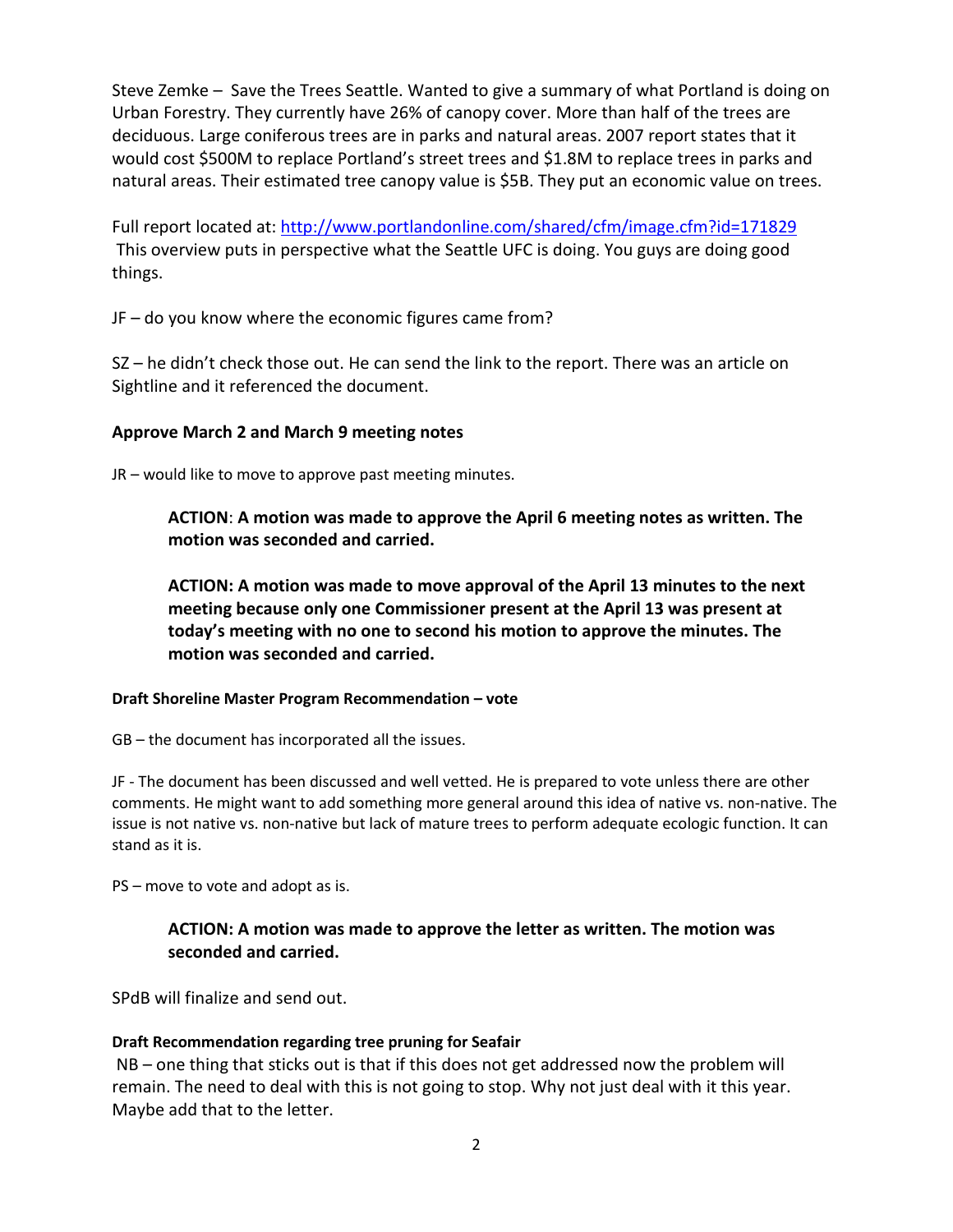JH – For those who were present at that meeting, was SDOT okay with it?

GB – saw the letter they wrote. He said they were pretty emphatic when they wrote the letter. They asked what's going to change next year. There was quite a bit of attention on the press and pressure on SDOT. There are a lot of people not on the side of the trees.

SPdB – What SDOT said is that the letter was sent to Seafair at the staff level. What has changed is that now the Mayor's Office and City Council are involved in the issue.

JR – it's pressure

PS – that's why we exist. We should be bold. I don't quite get it because there are other streets that can handle it.

JF – it's not our job to figure out what streets might be appropriate for the parade. Should we be picking our battles?

PS – then cut out the part that mentions about Sixth Avenue. We can't judge what street would work best. We have to be careful that we don't move a problem. But it's obvious that Second and Sixth would have no problem. It's a larger issue that the City needs to plan. What's a festival/parade street? Plan for that. That could be a positive statement; parade streets are a good thing for the city, planning a downtown parade street in order to preserve canopy downtown.

NB – that's why wide streets are there. Don't hinder what you have going.

JF – have a parade for one day and have the trees year around. You have the trees, structure and framework year around to increase the use of the downtown corridor. It's a value that should be captured.

JH – if the City said "we are not going to do this"… then the parade people would have to say that they can't have any balloons?

SPdB – based on the briefing done to Council is that balloons are more affordable with floats being much more expensive for sponsorships

JR – the parade logistics are not an UFC issue

PS – we are going to have loss of canopy. We are going to have a structural problem.

JH – we will have trees that are flat on the inside to accommodate balloons for 10 minutes. In terms of allocation of resources it just seems…

JR – a couple of things that came to mind. Like the idea of making a positive statement on making long-term provisions for a parade route. Pick a street and use it in the long run. If the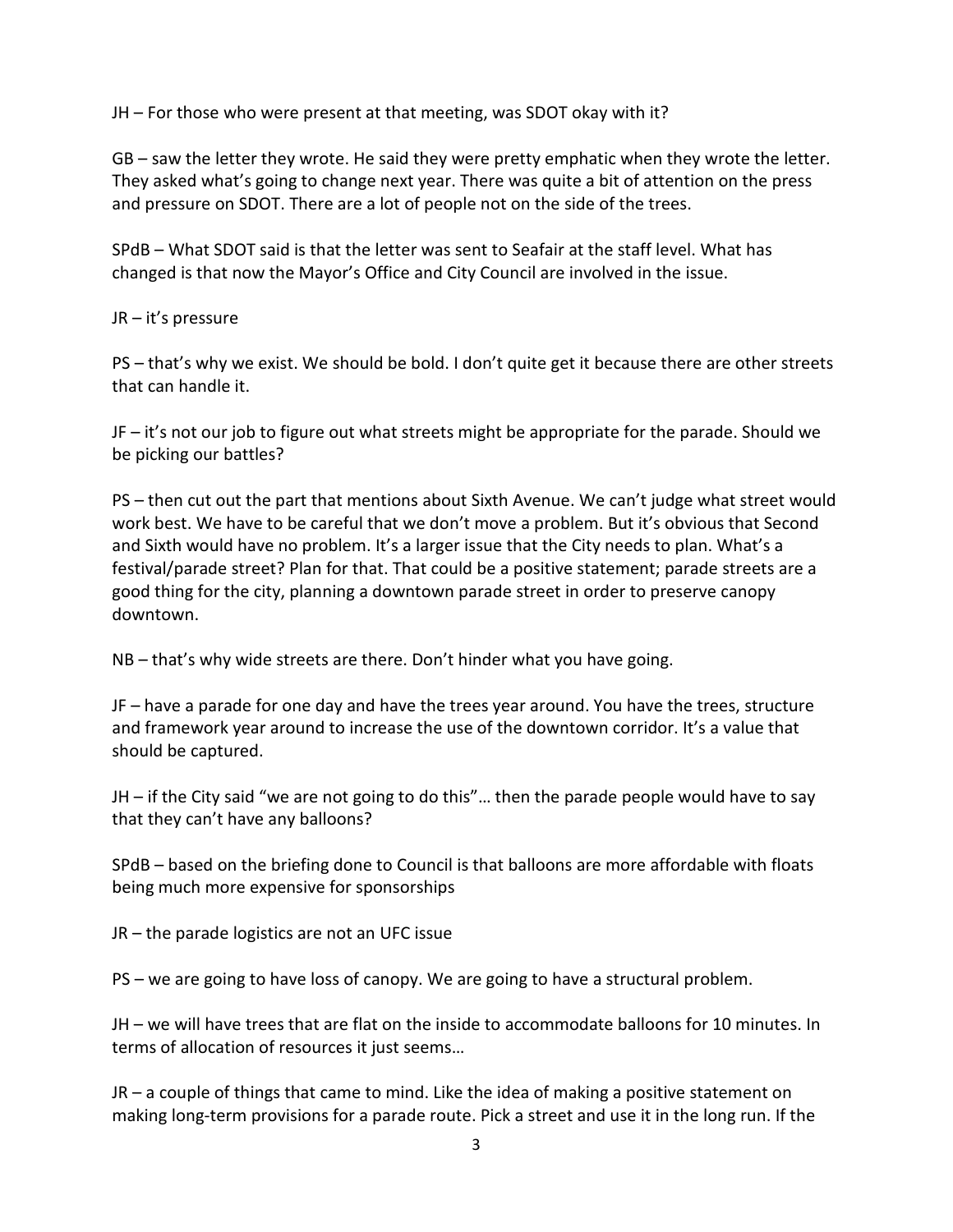long term decision is to use Fourth Avenue then they should mitigate and do canopy replacement. There is a value to the impact.

PS – let's follow logic. Trees removed for moving a house – they had to mitigate. The City has to be careful… we didn't say they are establishing a precedent. Who gets to decide what parade gets balloons in the future? They are moving to balloons because floats are too expensive. Two balloons or 25 balloons is the same issue.

PS – she was in NYC when the balloons went haywire in the NYC parade. Balloons were going sideways and they were getting caught on people and buildings.

JR – if the City has already backed off their position, we are basically saying we disagree with you for backing off. Should that be the tone of the letter? There might be pressure but the issue will not go away and we encourage the City to resolve the issue before next year.

GB – the concern is about loss of canopy over the long-haul. Why not, rather than offer alternatives, UFC is disappointed with the City's position but the issue is the canopy replacement. Without coming up with alternative routes…It should be the obligation of the City and Seafair to make sure replacement of loss canopy.

PS – Council has moved in that direction and they should step up and use Council funds to replace canopy. Every decision has an effect. It would be nice to see that they dedicate "x" dollars to tree planting this year.

JF – looking at an annual number undervalues the benefits of trees. Remove the table if the UFC is not comfortable with the numbers.

PS – I would take it out

JR – The majority of the number is property value

GB – Consider trees as infrastructure if you think about the parade route and if they were going to compromise, and if utilities are in the way, they would have to bury them.

PS – I wouldn't put this in the letter. Your thinking is valid. The main thing is trees being there with the balloon. What's the cool thing at a parade? To have them come to you. You can't look at them as a little kid in the summer because of the trees… View points are hindered by the tree's canopy?

NB – are they pruning or thinning?

JH – they are creating space for balloons to go through. The City has the goal to cover Fourth Avenue with canopy. If this is parade route

SPdB - They are asking for 24 feet wide space to accommodate the balloons.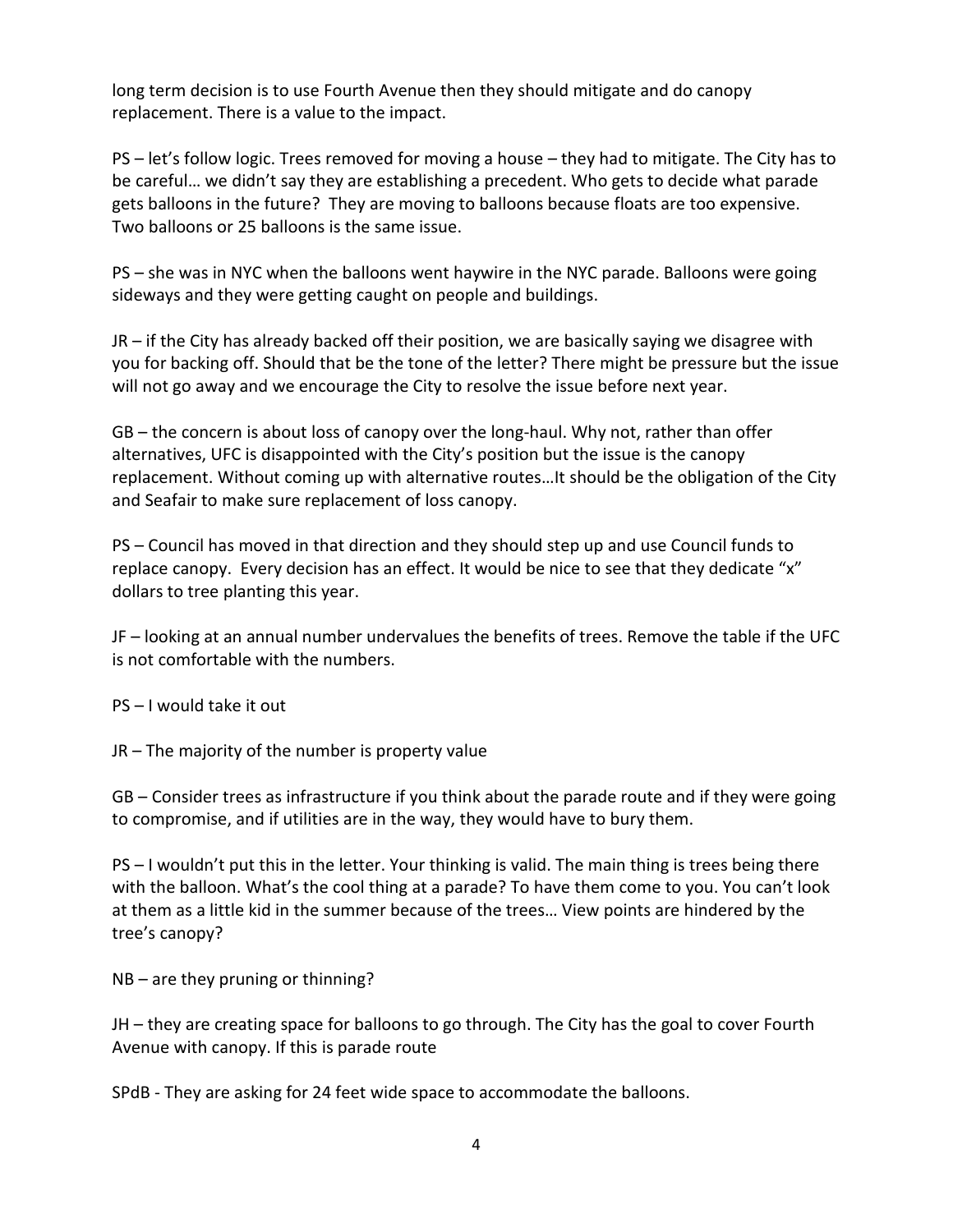JH – these trees are round crowned. They want to keep on growing.

JH – Seafair is counting on having its way with the City from here on out.

PS – This is an awkward one because they are coming to us late. There needs to be compensation to plant trees downtown this year. There should be compensatory measures to plant trees downtown this year.

NB – pressure is very strong. That's probably where Mayor and Council are.

PS – maybe our angle would be to look for money.

NB – pressure of economic need – balloons are sponsorship

JR – Giving the economy of the parade and shift to balloons. Long-term route should be identified to accommodate parades, and this route should be without trees, for viewing the balloons.

JF – Am I the only one that would like to go see the route? What does 24 feet look like?

PS – two lanes in downtown. On Second Ave that wouldn't be an issue. On Fourth they are going to have to prune and tie back.

JH – not good use of public employees time

JF – how do you agree to heavy prune in terms of location. When it comes to heavy pruning isn't it more difficult?

PS – there are ways to measure

JH- You devalue a tree by heavy pruning

JF – what are those values?

NB – is the collective value of the group of trees…

PS – I would do 200 trees. What was the cost to plant a tree downtown?

SPdB – I'm checking but I remember the figure \$500 per tree, depending on how much concrete needs to be cut

JR – is the value of the tree really about its storm water interception or is it really about this is a priority of the City to make this corridor a pedestrian friendly, business district, tourist attraction…

PS – both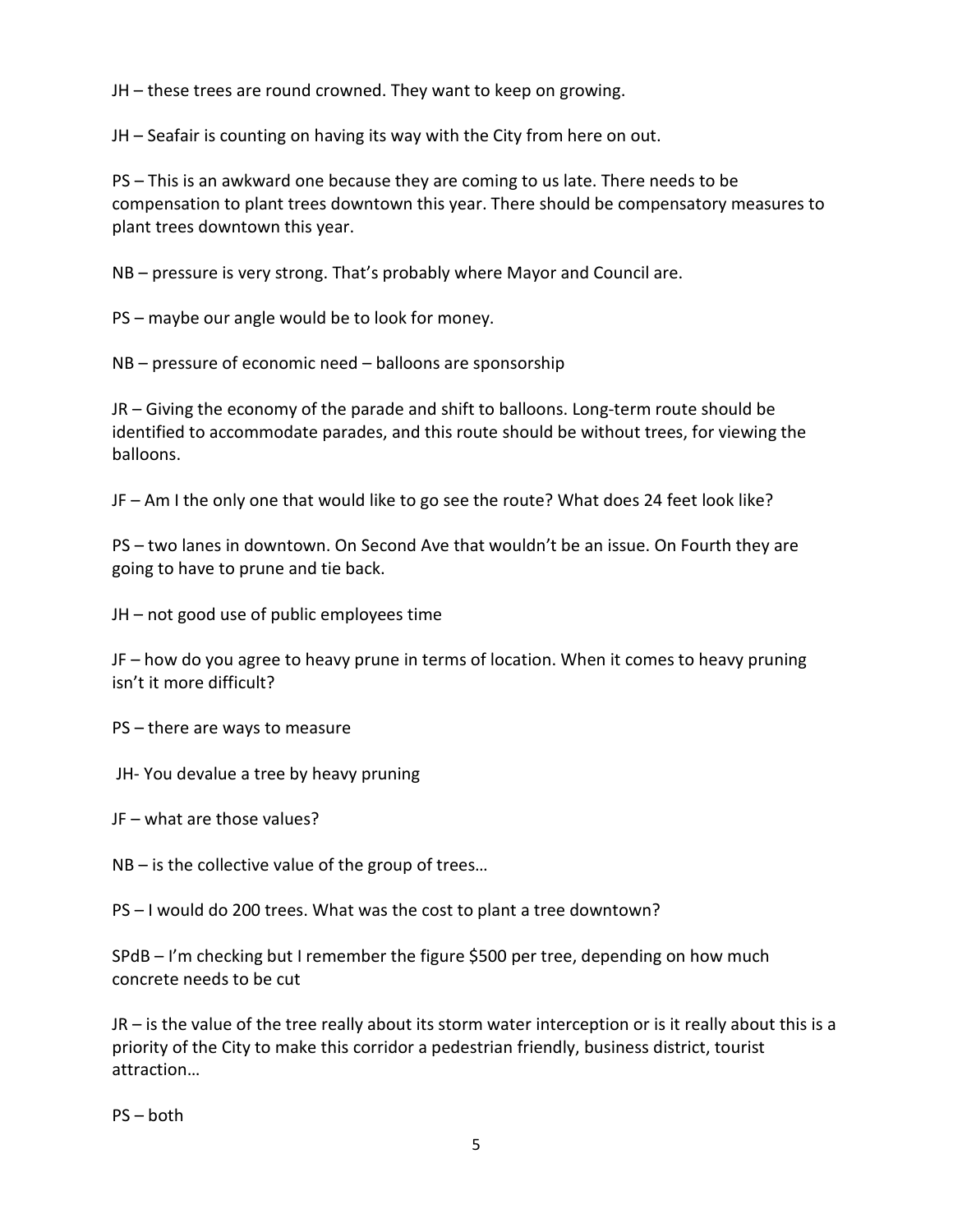JR – this number pales in comparison

PS – I think it's both the value of having a vibrant, green retail street, that's one. There is also the atmospheric value of shade, habitat, stormwater is a second one and they are both very powerful. Second avenue trees are columnar. They are big but don't have as much canopy.

JF – I see where Jeff is going, the value to the business district. Business is better, people frequent those treed streets.

JR – I wonder if the DSA has weighed in yet. Would they be a good voice in the conversation for a long term solution.

PS –A lot of people don't get the issue. They think, "c'mon prune the trees." I deal with this all the time, it's a few branches… I don't think they would get the nuance of the long-term effect

JF – Say again what you were thinking… 200 trees.

PS – You might need to define 'downtown' because it might be difficult to plant 200 trees downtown on certain streets this year. If we expand it to the industrial area to lower Queen Anne. That's \$100K.

NB – are they one-to-one?

PS – I think that if you plant 1  $\frac{1}{2}$  to 2 inch trees

MB – if they were to mitigate… they could also show that they added trees downtown

PS – if we want to move in the direction of developers mitigating. You have to practice what you preach. The City needs to be doing best practices in advance of their code changes.

NB – this is very visible and sets precedent

GB – would be interesting to devote time to a special field trip to know what we are talking about in the letter.

JF – would feel more informed. We are a new commission

PS – trees as infrastructure. We are stewarding the infrastructure. We have a 40% goal in the Comp Plan. We are stewarding that goal.

JH – The way they say: don't tax you, don't tax me, tax they guy behind the tree

NB – letter is a good opportunity to educate the public. To draw out issues and inform the public.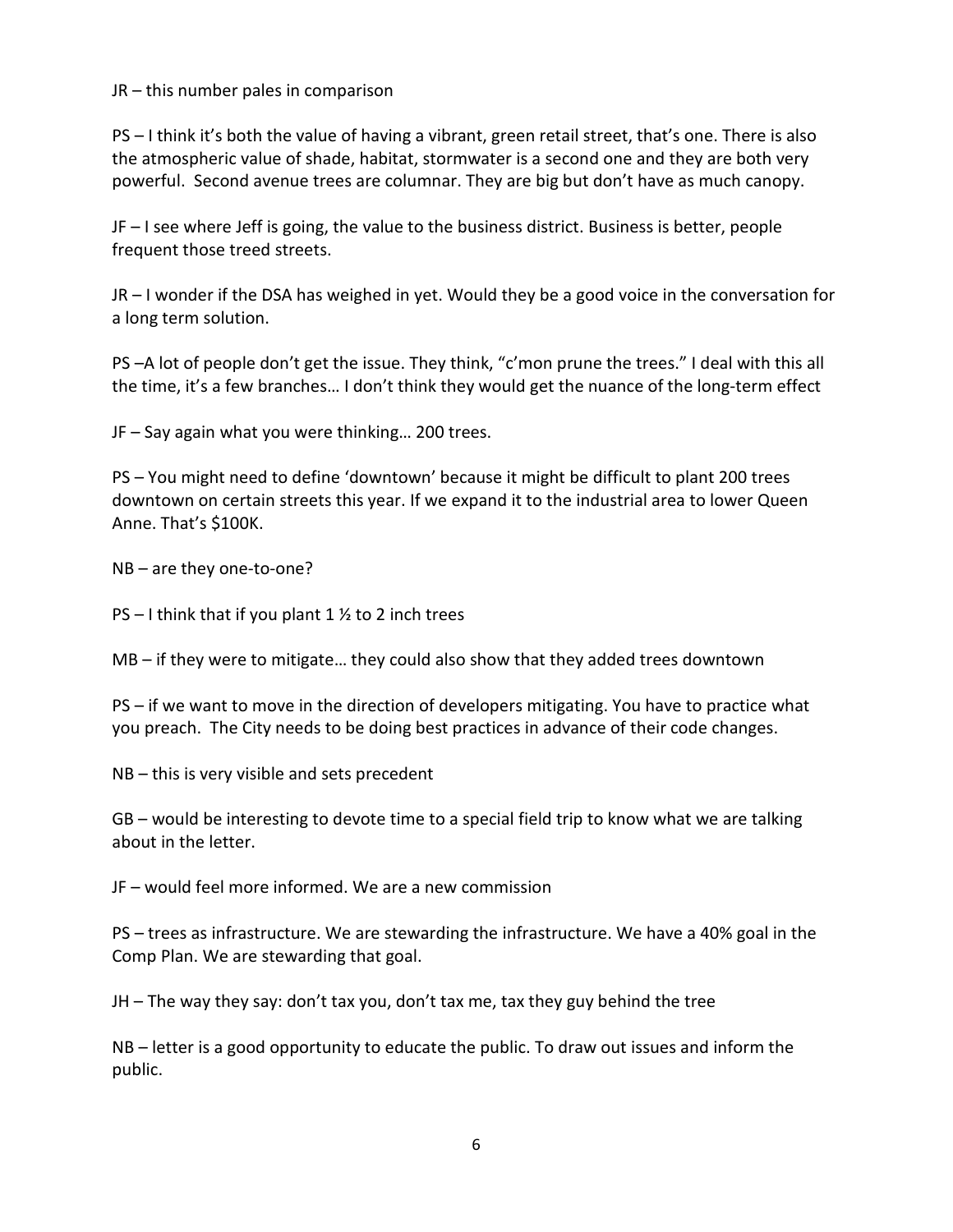JH – how long has the City been doing this? How many years? It's hundred of dollars per tree; traffic and pedestrian control. Logistics. Seafair doesn't pay close to what it costs.

PS – where does this pruning cost come out of? Do we wait to do the walk of the avenue to send the letter?

PS – If Seafair is not covering the whole cost, where does the remainder of the budget come from? What's the source of funds?

**ACTION: A motion was made to request a full report from SDOT on a budget for the pruning work to be done to accommodate Seafair's Torchlight parade and to identify the source of funds for the work that is not going to be covered by Seafair. The motion was seconded and carried.** 

**ACTION: A motion was made to meet with SDOT staff on site and do a tour of the parade route to see the impact pruning would have. The motion was seconded and carried.** 

SPdB will make the request and also get a report after work was done for actual expenditures.

NB – try to aim at the second meeting of the month?

### **UFC fact sheet, messaging, and speaking opportunities calendar**

PS – talked with Matt. He has some ideas and will make the first cut. Good to go out to neighborhood meetings but should have speaking points available.

UFC – fact sheet to move to next week

## **Seattle reLeaf Materials – Jana Dilley (OSE)**

Jana Dilley (OSE) presented the outreach materials she has created as part of the Seattle reLeaf program.

JH – How many trees have you planted this spring?

JD – she doesn't plant in the spring

JR – is there an particular gap in the information out there?

JD – there are a lot of resources beyond what the City provides. ISA information. A seasonal brochure would be great – hasn't see anything in that format.

JH – advocate to get word out similar to what SPU did – with bill inserts.

JD – has done work with other local organizations such as ECOS in south Seattle. Worked with them last year going door to door and promote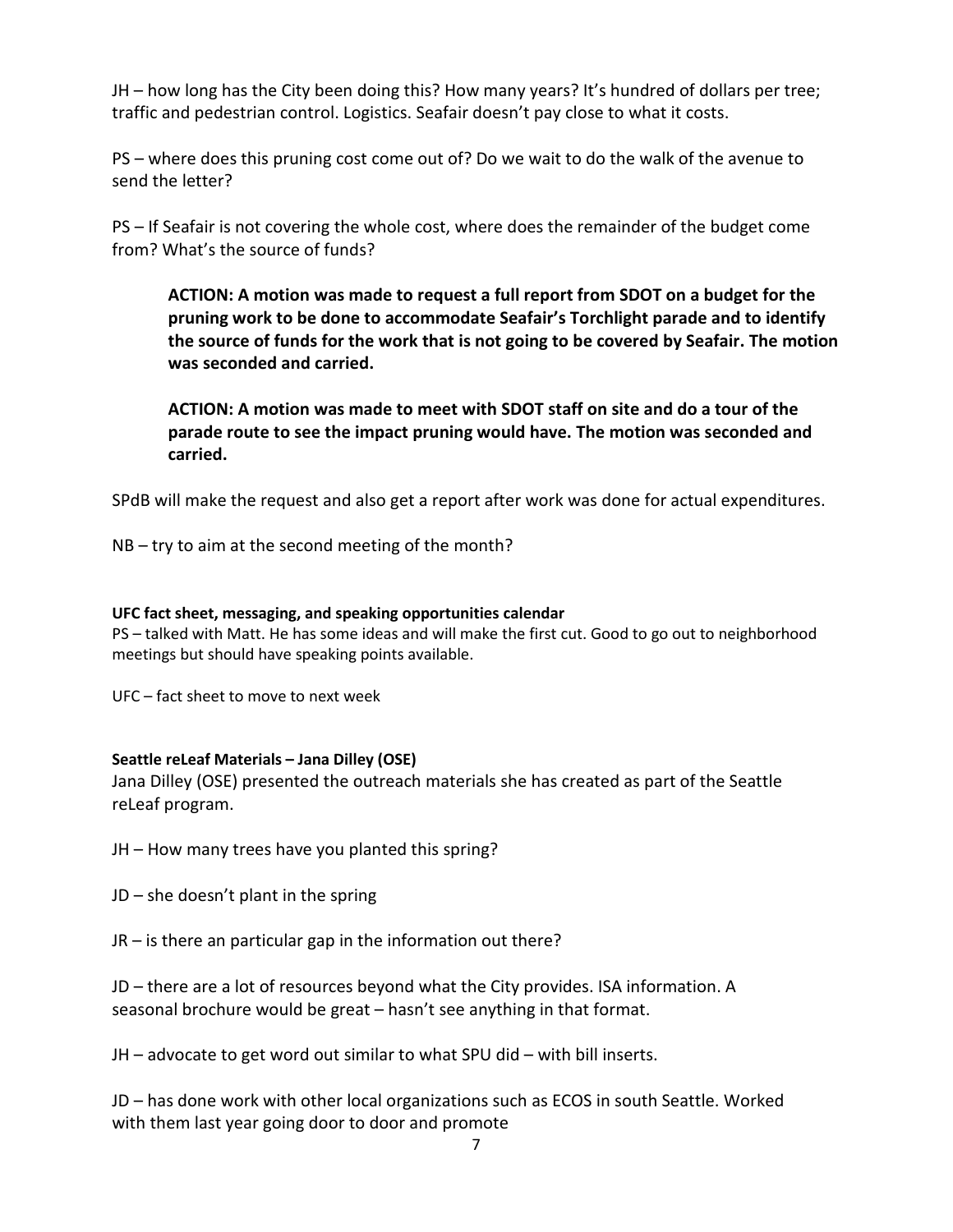OS – keep grass out of tree zone? Are you seeing that would it be beneficial to reach to an institution?

JD – it's important to identify the main issue. Such as mature tree care. You need different materials for different target markets.

JF- maybe need additional capacity?

PS – white a letter advising the City to address certain issues. When grass grows around trees damage happens.

NB – residential side of things. Address the love-hate relationship people have with trees. How to help people that want to do the right thing and needs resources

JD – has the 'ask the expert' area. There is a formalized archive of questions and answers. There is an 'ask the expert' button with specific questions that Jana responds to.

NB – we can be more direct. Need piece for people to feel related to. Website is the right tool.

PS – is that something that we would like to do? Provide input to the website?

JD – will put on workplan for next year.

JH  $\cdot$  role of the UFC – to encourage out of the box thinking. Developers should have been asked to plant trees when they built the stadium. Get movers and shakers to invest in trees.

JR – CLC has been conduit for those connections

JF – Having problem with this agenda item. There is a link to GSP and reLeaf from UFC website. Could take the form of a massive campaign to get millionaires involved.

Are other Commissions in Facebook?

GB – it's an awareness issue. Plan has a goal, part of implementation of plan has to do with awareness. His concern is how is the city doing? What is the comprehensive awareness of the plan?

NB – there isn't enough community understanding. Very good idea to bring up at meeting with IDT.

JR – think about messaging of UFC. Different from message around canopy cover and trees benefits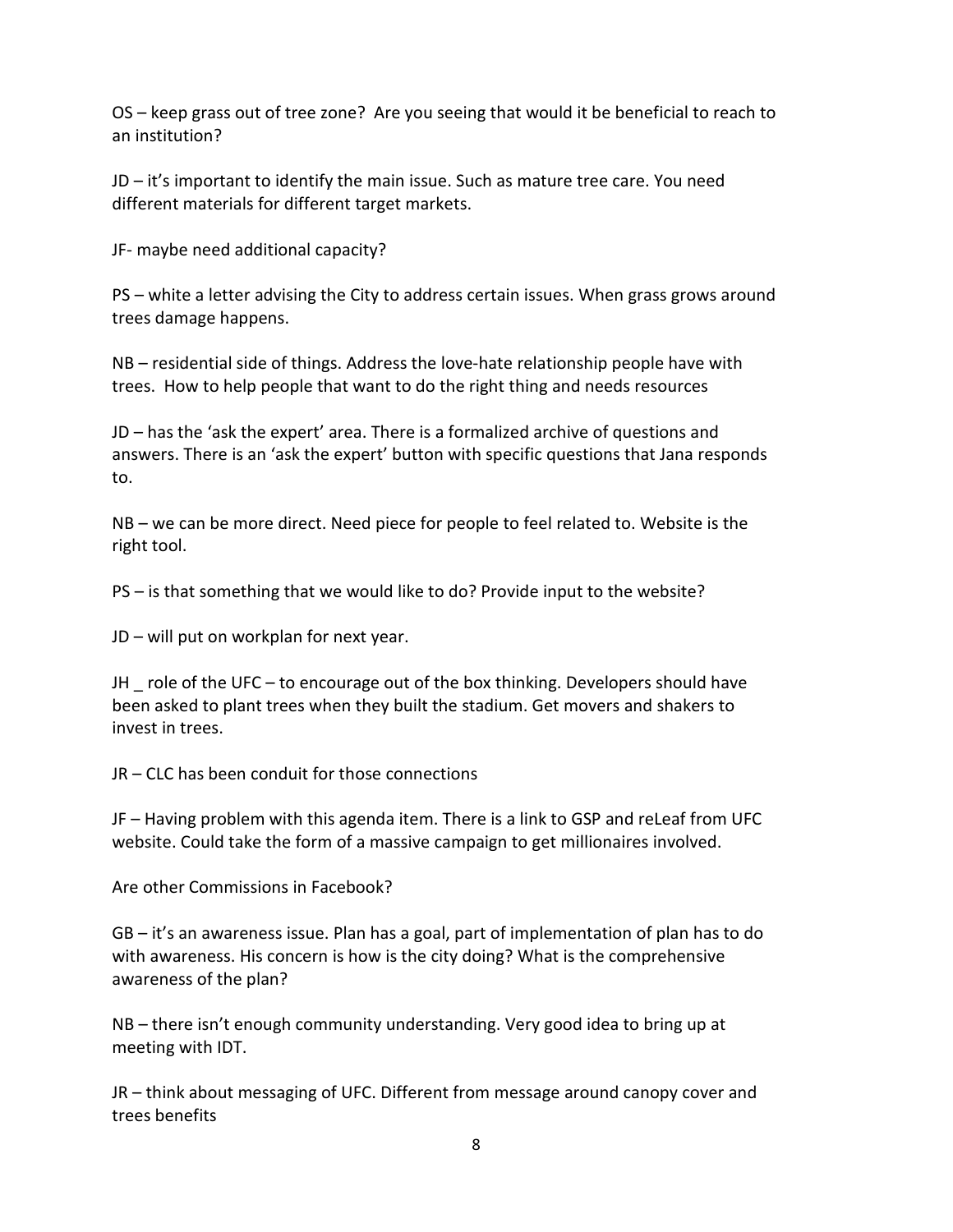NB – Facebook page allows the community to provide input.

JR – can push information. Once people 'like' your facebook page.

JF – would need somebody to respond to comments right away

NB – will need monitoring

JF – who would play that role?

NB – the chair?

JR – this goes more to advocating for canopy cover goal. Interesting to propose advocacy as part of the plan.

PS – confused as to where the link is….

NB – in order to advise the Council, there needs to be more information about value of canopy so citizens protect it.

PS – huge gap about the value

NB – Do we do it or advise Council to do it.

JR – it's about marketing of UFC vs. marketing of the UFMP

- NB consistency policy moves
- PS When does UFC get involved
- PS As UFC matures have role more intuitive rather than reactive
- NB start Facebook face and link it to UFC website
- PS advantage would be to get linked

GB – how departments do the work to implement the UFMP – UFC should be awared of that.

- JF main focus is to advise Mayor and CC
- NB residents are protecting or not trees. Sees lots of trees being cut down
- PS that's why the Seafair issue is important to address. Sacramento has great canopy.